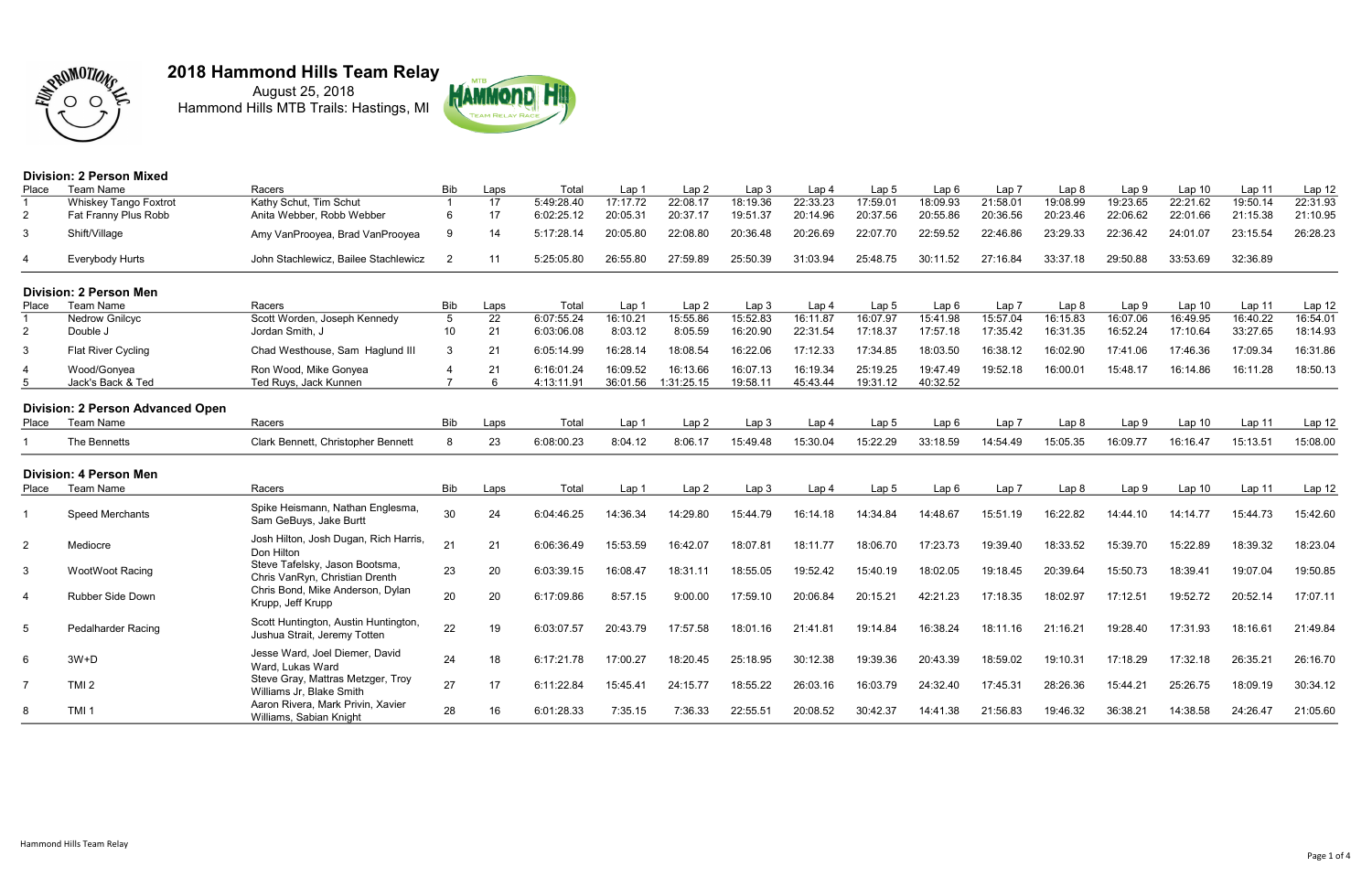

August 25, 2018 Hammond Hills MTB Trails: Hastings, MI



### Division: 2 Person Mixed

| Place          | <b>Team Name</b>                        | Racers                                                               | <b>Bib</b>                        | Laps     | Total                    | Lap 13               | Lap 14               | Lap 15               | Lap 16               | Lap 17               |                      |                      |                      |                      |          |          |          |
|----------------|-----------------------------------------|----------------------------------------------------------------------|-----------------------------------|----------|--------------------------|----------------------|----------------------|----------------------|----------------------|----------------------|----------------------|----------------------|----------------------|----------------------|----------|----------|----------|
|                | <b>Whiskey Tango Foxtrot</b>            | Kathy Schut, Tim Schut                                               |                                   | 17       | 5:49:28.40               | 19:34.42             | 20:51.38             | 23:12.44             | 20:48.99             | 23:19.34             |                      |                      |                      |                      |          |          |          |
| $\overline{2}$ | Fat Franny Plus Robb                    | Anita Webber, Robb Webber                                            | 6                                 | 17       | 6:02:25.12               | 22:39.14             | 22:54.95             | 21:50.08             | 22:09.19             | 22:54.82             |                      |                      |                      |                      |          |          |          |
| 3              | Shift/Village                           | Amy VanProoyea, Brad VanProoyea                                      | 9                                 | 14       | 5:17:28.14               | 22:28.81             | 23:56.83             |                      |                      |                      |                      |                      |                      |                      |          |          |          |
| 4              | Everybody Hurts                         | John Stachlewicz, Bailee Stachlewicz                                 | $\overline{2}$                    | 11       | 5:25:05.80               |                      |                      |                      |                      |                      |                      |                      |                      |                      |          |          |          |
|                | <b>Division: 2 Person Men</b>           |                                                                      |                                   |          |                          |                      |                      |                      |                      |                      |                      |                      |                      |                      |          |          |          |
| Place          | Team Name                               | Racers                                                               | <b>Bib</b>                        | Laps     | Total                    | Lap <sub>13</sub>    | Lap 14               | Lap 15               | Lap <sub>16</sub>    | Lap 17               | Lap 18               | Lap 19               | Lap 20               | Lap 21               | Lap 22   |          |          |
| $\overline{2}$ | <b>Nedrow Gnilcyc</b><br>Double J       | Scott Worden, Joseph Kennedy<br>Jordan Smith, J                      | $\overline{5}$<br>10 <sup>°</sup> | 22<br>21 | 6:07:55.24<br>6:03:06.08 | 17:17.13<br>17:36.53 | 17:45.34<br>16:57.48 | 17:01.22<br>16:47.50 | 17:21.04<br>17:54.24 | 16:53.14<br>18:18.63 | 17:19.17<br>16:42.32 | 17:24.64<br>15:11.03 | 17:57.98<br>17:30.87 | 16:29.06<br>15:58.46 | 17:41.60 |          |          |
| 3              | Flat River Cycling                      | Chad Westhouse, Sam Haglund III                                      | 3                                 | 21       | 6:05:14.99               | 18:34.87             | 18:30.05             | 17:28.82             | 16:43.79             | 18:24.20             | 18:21.19             | 18:21.62             | 16:29.93             | 16:41.37             |          |          |          |
| 4<br>5         | Wood/Gonyea<br>Jack's Back & Ted        | Ron Wood, Mike Gonyea<br>Ted Ruys, Jack Kunnen                       |                                   | 21<br>6  | 6:16:01.24<br>4:13:11.91 | 20:20.10             | 20:27.92             | 16:20.09             | 16:12.05             | 16:58.72             | 19:41.47             | 20:53.69             | 15:52.61             | 16:21.48             |          |          |          |
|                | <b>Division: 2 Person Advanced Open</b> |                                                                      |                                   |          |                          |                      |                      |                      |                      |                      |                      |                      |                      |                      |          |          |          |
| Place          | Team Name                               | Racers                                                               | Bib                               | Laps     | Total                    | Lap 13               | Lap 14               | Lap 15               | Lap <sub>16</sub>    | Lap 17               | Lap 18               | Lap 19               | Lap 20               | Lap 21               | Lap 22   | Lap 23   |          |
|                | The Bennetts                            | Clark Bennett, Christopher Bennett                                   | 8                                 | 23       | 6:08:00.23               | 16:36.54             | 17:03.65             | 14:58.52             | 15:00.54             | 16:59.46             | 17:24.01             | 15:20.44             | 17:27.27             | 15:08.86             | 17:13.89 | 15:48.67 |          |
|                | <b>Division: 4 Person Men</b>           |                                                                      |                                   |          |                          |                      |                      |                      |                      |                      |                      |                      |                      |                      |          |          |          |
| Place          | Team Name                               | Racers                                                               | Bib                               | Laps     | Total                    | Lap 13               | Lap 14               | Lap 15               | Lap <sub>16</sub>    | Lap 17               | Lap 18               | Lap 19               | Lap 20               | Lap 21               | Lap 22   | Lap 23   | Lap 24   |
|                | Speed Merchants                         | Spike Heismann, Nathan Englesma,<br>Sam GeBuys, Jake Burtt           | 30                                | 24       | 6:04:46.25               | 14:54.61             | 15:01.89             | 16:26.72             | 15:03.59             | 14:30.36             | 15:24.20             | 14:29.73             | 16:07.37             | 14:13.56             | 15:32.35 | 14:27.68 | 15:25.27 |
| $\overline{2}$ | Mediocre                                | Josh Hilton, Josh Dugan, Rich Harris,<br>Don Hilton                  | 21                                | 21       | 6:06:36.49               | 17:33.36             | 15:17.29             | 18:19.00             | 17:59.70             | 17:33.48             | 18:07.06             | 16:03.89             | 16:13.81             | 18:45.26             |          |          |          |
| $\mathbf{3}$   | <b>WootWoot Racing</b>                  | Steve Tafelsky, Jason Bootsma,<br>Chris VanRyn, Christian Drenth     | 23                                | 20       | 6:03:39.15               | 16:30.04             | 18:30.57             | 19:22.37             | 19:59.92             | 16:22.45             | 18:19.94             | 18:50.58             | 15:07.79             |                      |          |          |          |
| 4              | Rubber Side Down                        | Chris Bond, Mike Anderson, Dylan<br>Krupp, Jeff Krupp                | 20                                | 20       | 6:17:09.86               | 17:08.32             | 19:46.16             | 20:59.89             | 16:51.45             | 18:16.77             | 17:15.12             | 17:16.82             | 20:29.94             |                      |          |          |          |
| 5              | <b>Pedalharder Racing</b>               | Scott Huntington, Austin Huntington,<br>Jushua Strait, Jeremy Totten | 22                                | 19       | 6:03:07.57               | 19:56.37             | 16:59.75             | 18:33.33             | 20:58.66             | 20:06.78             | 17:18.78             | 18:22.25             |                      |                      |          |          |          |
| 6              | $3W+D$                                  | Jesse Ward, Joel Diemer, David<br>Ward, Lukas Ward                   | 24                                | 18       | 6:17:21.78               | 20:14.33             | 20:50.83             | 18:27.34             | 18:50.70             | 16:18.09             | 25:33.89             |                      |                      |                      |          |          |          |
| $\overline{7}$ | TMI <sub>2</sub>                        | Steve Gray, Mattras Metzger, Troy<br>Williams Jr, Blake Smith        | 27                                | 17       | 6:11:22.84               | 15:39.00             | 28:30.06             | 17:49.75             | 32:03.34             | 15:38.91             |                      |                      |                      |                      |          |          |          |
| 8              | TMI <sub>1</sub>                        | Aaron Rivera, Mark Privin, Xavier<br>Williams, Sabian Knight         | 28                                | 16       | 6:01:28.33               | 41:43.70             | 24:32.96             | 21:11.87             | 31:48.47             |                      |                      |                      |                      |                      |          |          |          |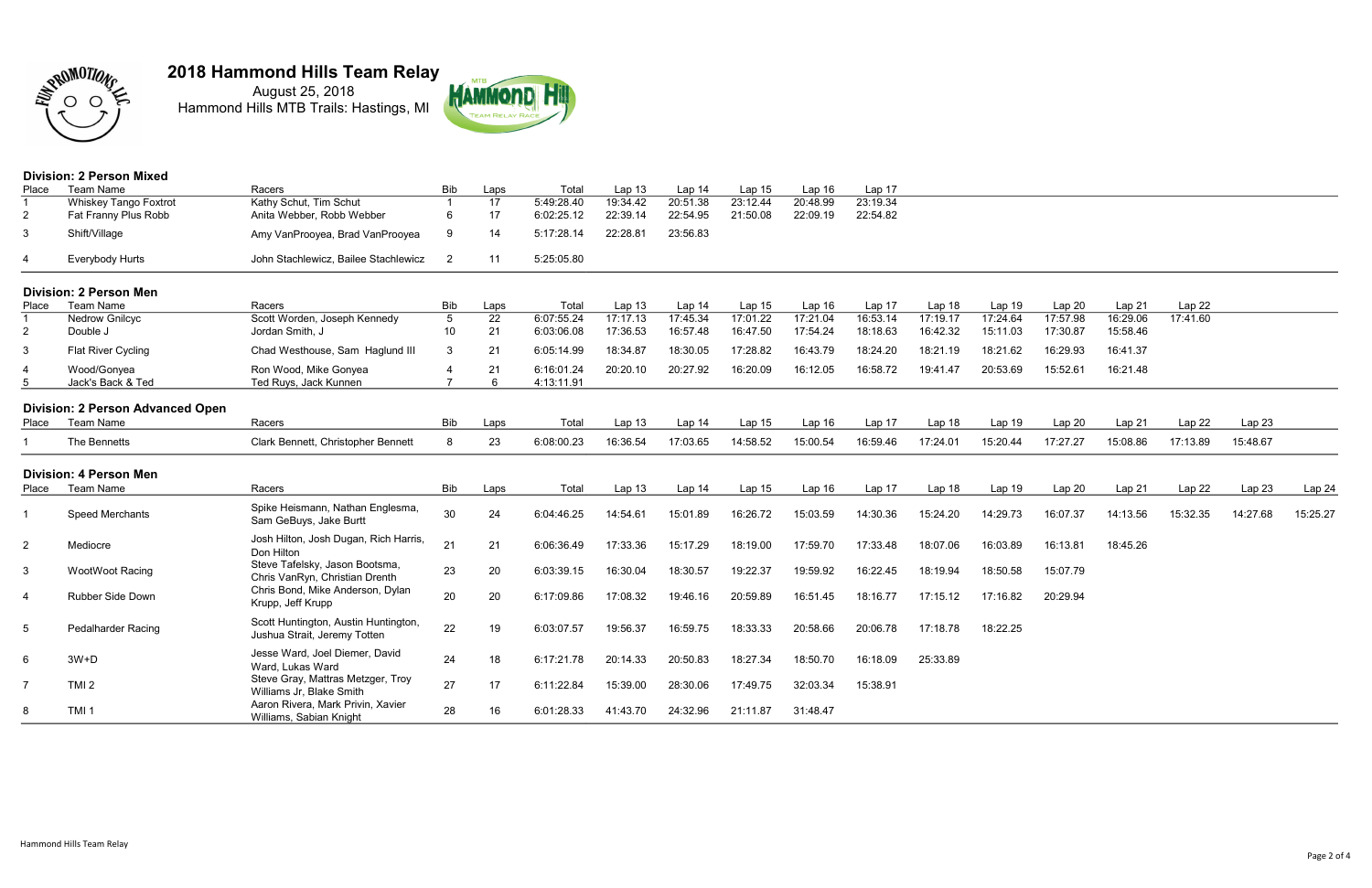

August 25, 2018 Hammond Hills MTB Trails: Hastings, MI



|       | <b>Division: 4 Person Women</b>        |                                                                  |            |      |            |          |          |          |          |                  |          |                  |                  |          |                   |          |                   |
|-------|----------------------------------------|------------------------------------------------------------------|------------|------|------------|----------|----------|----------|----------|------------------|----------|------------------|------------------|----------|-------------------|----------|-------------------|
| Place | Team Name                              | Racers                                                           | <b>Bib</b> | Laps | Total      | Lap      | Lap2     | Lap 3    | Lap 4    | Lap <sub>5</sub> | Lap6     | Lap <sub>7</sub> | Lap <sub>8</sub> | Lap 9    | Lap <sub>10</sub> | Lap 11   | Lap <sub>12</sub> |
|       | Liv Cycling Ambassadors                | Michelle Pittman, Angela Bowers,<br>Robin Demarest, Holly Taylor | 25         | 18   | 6:03:06.97 | 18:00.28 | 18:55.16 | 26:11.84 | 20:06.17 | 17:37.02         | 17:54.15 | 18:41.75         | 19:30.93         | 20:05.5  | 29:35.44          | 20:04.93 | 17:34.27          |
|       | <b>Division: 4 Person Masters Open</b> |                                                                  |            |      |            |          |          |          |          |                  |          |                  |                  |          |                   |          |                   |
| Place | Team Name                              | Racers                                                           | <b>Bib</b> | Laps | Total      | Lap 1    | Lap2     | Lap 3    | Lap 4    | Lap <sub>5</sub> | Lap6     | Lap 7            | Lap <sub>8</sub> | Lap 9    | Lap <sub>10</sub> | Lap 11   | Lap 12            |
|       | <b>Freewheeler Geriatrics</b>          | Jimmi Mcmurray, Tim Raymond,<br>William Shaver, Dennis Jensen    | 29         | 23   | 6:04:46.12 | 7:35.15  | 7:36.00  | 15:13.43 | 34:47.48 | 15:58.73         | 15:48.43 | 16:09.34         | 16:47.54         | 14:41.25 | 14:49.88          | 15:10.14 | 17:11.57          |
|       | <b>Division: 4 Person Mixed</b>        |                                                                  |            |      |            |          |          |          |          |                  |          |                  |                  |          |                   |          |                   |
| Place | Team Name                              | Racers                                                           | <b>Bib</b> | Laps | Total      | Lap 1    | Lap2     | Lap 3    | Lap 4    | Lap <sub>5</sub> | Lap 6    | Lap 7            | Lap <sub>8</sub> | Lap 9    | Lap <sub>10</sub> | Lap 11   | Lap <sub>12</sub> |
|       | Freewheeler Racing Youth Team          | David Brower, Amy Barksdale,<br>Maddy Frank,                     | 26         | 22   | 6:07:04.43 | 14:57.15 | 15:00.03 | 19:04.19 | 19:36.48 | 15:02.68         | 15:54.32 | 16:30.29         | 17:15.76         | 14:44.49 | 14:53.48          | 19:03.11 | 19:19.14          |